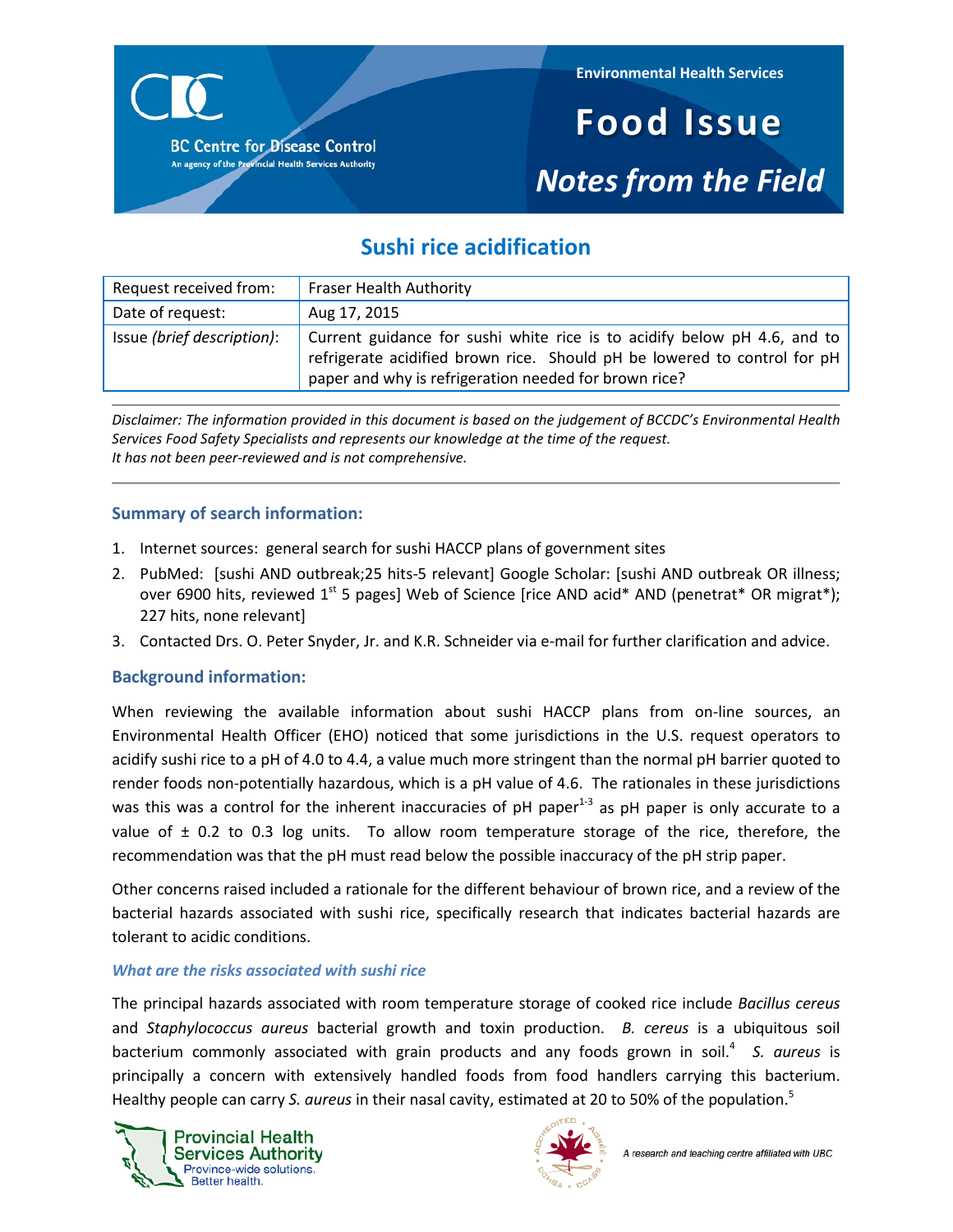**BC Centre for Disease Control** An agency of the Provincial Health Services Authority

If food handling practices are poor, contamination of food left unrefrigerated may lead to growth and production of toxin. Both *B. cereus* and *S. aureus* can produce heat-stable toxins in sushi rice that has not been adequately acidified. It is important to point out that once toxins are formed, further heating will not inactive them.

A literature search for outbreaks and illnesses associated with sushi revealed issues associated with (1) poor hygiene and handling, (2) with contaminated ingredients other than the rice, and (3) with rice. Poor hygiene and worker handling was linked to an outbreak of norovirus involving prosciutto wrapped sushi in New Zealand<sup>6</sup>; to enterotoxigenic *E. coli* in sushi restaurants in Nevada<sup>7</sup>; and to Hepatitis A in a revolving sushi bar in Japan, although it is not known whether this was linked to a food handler[.](#page-4-4)<sup>8</sup>

*Salmonella* illnesses associated with contaminated ingredients include a large outbreak in over 28 U.S. states affecting 425 people with *S.* Bareilly and *S.* Nchanga caused by imported tuna scrape from India<sup>[9,](#page-4-5)[10](#page-4-6)</sup> and contaminated mayonnaise in sushi rolls made with raw shell eggs in Australia.<sup>11</sup> Fish and shellfish used in sushi foods can be contaminated with *Bacillus cereus, Campylobacter, Clostridium perfringens*  and parasites[.12-14](#page-4-8) *Bacillus* spp. have been found in surveys of take-away cooked ready-to-eat rice, and are the principal hazard of concern in (un-acidified) rice cake manufacture[.15,](#page-4-9)[16](#page-5-0) *Staphylococcus aureus*  contaminated rice products have caused many illnesses in Japan and Korea.<sup>[17,](#page-5-1)18</sup> Unfortunately, we could find no outbreaks of sushi that reported on the pH of the rice.

Clearly, sushi is a potentially hazardous food, and contamination of sushi can occur from poor handling and contact with other contaminated ingredients used to make sushi. Sushi, once assembled, must be either served or held refrigerated as a ready-to-eat food. Sanitary handling and care to avoid crosscontamination of cooked rice with raw ingredients prior to sushi assembly will limit the possibility of pathogens contaminating cooked sushi rice. Proper acidification of the cooked rice is a critical step to ensure that this ingredient can be safely held at room temperature during sushi making. What is the minimum pH to limit conditions for pathogen growth? According to one FDA source, *B. cereus* can be controlled at a minimum pH of 4.3, *S. aureus* and *E. coli* at a minimum pH of 4.0, and *Salmonella*  requiring a pH of  $3.7.^{19}$ 

#### *Previous guidance on sushi rice from British Columbia*

BCCDC guidance for operators making sushi rice is summarized in a food safety note<sup>[20](#page-5-4)</sup> that recommends (1) to acidify white rice to a pH of  $\leq$  4.6; (2) to make sushi rice fresh daily, and discard at the end of the day (acidification allows for room temperature storage); and (3) to refrigerate brown sushi rice regardless of acidification.

#### *Previous guidance on sushi rice from elsewhere*

**Brown rice acidification and refrigeration.** This latter recommendation, to acidify brown rice, was based on a document from 2004, *Guidance for Processing Sushi in Retail Operations* by AFDO,<sup>[21](#page-5-5)</sup> which stated "Brown Rice. Typically this rice is not acidified since the harder surface coating on the brown rice is difficult to penetrate with typical acid solutions. In the non-acidified condition, cooked rice is considered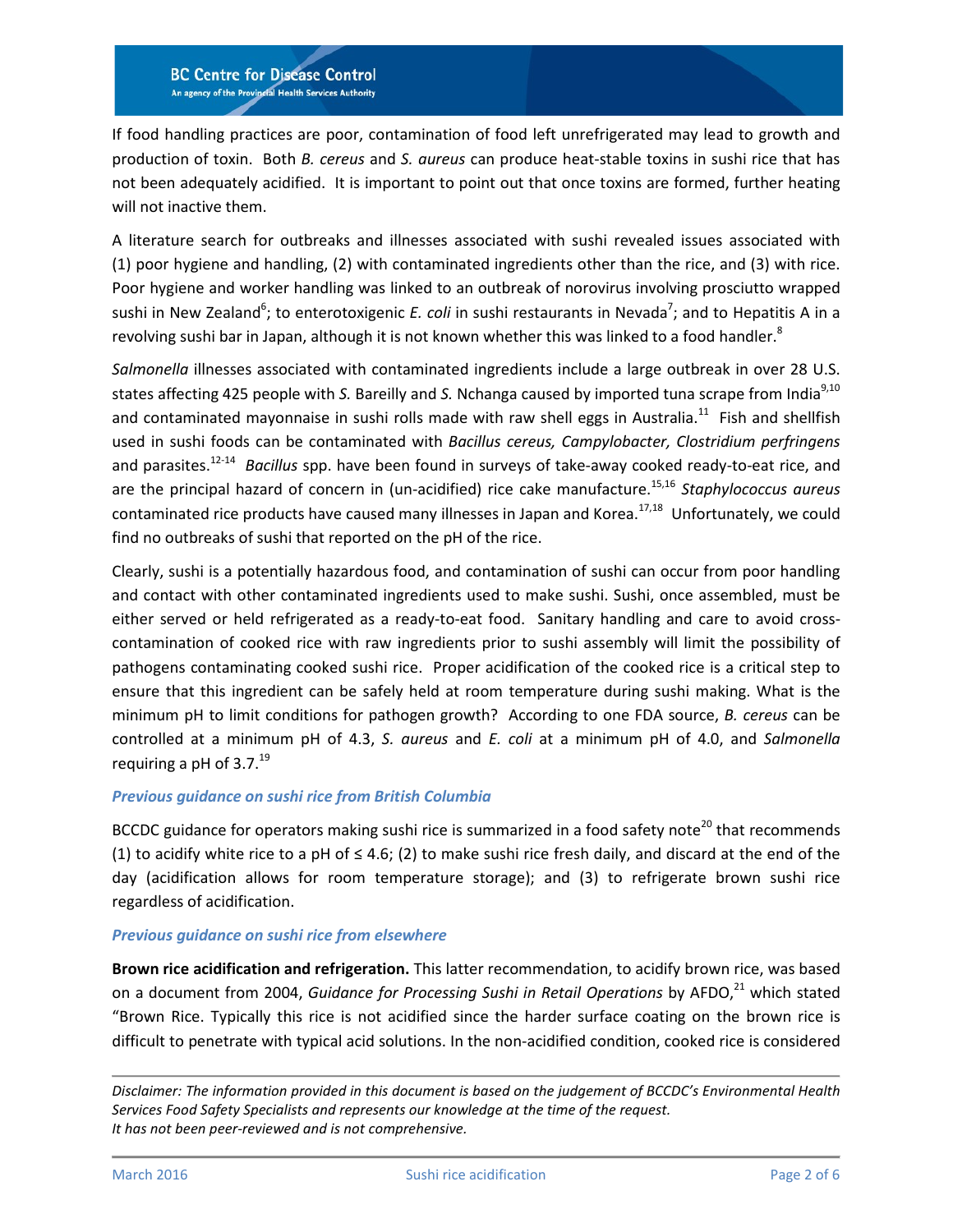#### **BC Centre for Disease Control** An agency of the Provincial Health Services Authority

a potentially hazardous food….". This document appears to be quoted in many on-line sources that recommend brown rice be refrigerated.

We investigated the literature to review this belief, including contacting the author of this statement. There is no peer-reviewed research that suggests brown rice is more resistant to acidification than white rice. The source of this information was based on an operator application that found their process of acidification was inconsistent, therefore to control for the hazard, they chose to supplement with an additional barrier of refrigeration.<sup>22</sup> In the U.S., variances for foods are submitted to outline the process to allow for room temperature storage, termed non-TCS, or non-Time/Temperature controlled for Safety Food. In subsequent variances received by our source (Dr. K.R. Schneider), operators also chose to acidify to a pH of less than 4.2 to ensure an adequate acidification barrier.<sup>22</sup> In one unpublished report from 2009, Dr. O. Peter Snyder Jr., who is a process authority in the U.S., validated acidification of multi-grain and brown sushi rice, and reported "this experiment has shown that multi-grain rice and brown rice can be treated in the same way as white rice for the production of sushi. The pH equilibrium of the rice is not significantly affected by the protein in the rice, and the cooked multi-grain rice and brown rice are very stable products that can be stored at room temperature with no hazard."<sup>[23](#page-5-7)</sup>

**Sushi rice acidification.** Neither *Bacillus cereus* nor *Staphylococcus aureus* are particularly acid-tolerant organisms. One experiment found acetic acid (vinegar) inhibited growth of *S. aureus* at a pH of 4.5, and another experiment found that acid-tolerant *S. aureus* strains would not survive in a variety of foods stored at room temperature at a pH of 4.<sup>24,[25](#page-5-9)</sup> Similarly, *B. cereus* vegetative cells rapidly decrease when exposed to a pH of 4.2 in simulated gastric fluids, and were unable to grow at pH of <4.5 in carrot juice.<sup>26,27</sup> Specific peer-reviewed literature for rice acidification and microbial tolerance was not found. One study that assessed Seattle area restaurant sushi found pH in rice samples were all below 4.6, and although *B. cereus* and *S. aureus* were detected in some samples, counts were less than 100 CFU/g. [28](#page-5-12) In an unpublished survey of pH tests on sushi rice conducted between 1997 and 2002 at BCCDC, the median pH of sushi rice found in 53 samples was 4.3. Of these, four samples exceeded a pH of 4.6, and 22 exceeded a pH value of ≥4.4. A more recent review in Burnaby, BC found a median pH of 4.1 in 30 samples of sushi rice, with 100% compliance with acidification below pH 4.6.<sup>[29](#page-5-13)</sup> This appears to be an improvement in practice and compliance.

The standard practice for most sushi recipe HACCP documents (of U.S. sources) is to acidify sushi rice to a pH that is less than 4.2 to control for a few strains of *B. cereus* that begin growing at this condition, in addition to acid tolerant *Salmonella* and *Listeria* (pers. comm. Dr. Snyder).<sup>30</sup>

**pH paper and operator verification of acidification**. Commercial suppliers of pH paper provide wide range paper (read between pH 0 to pH 14) and narrow range paper (for e.g., pH 0 to pH 6 or pH 2.9 to pH 5.2). Increments, depending on the paper chosen vary between 0.3 to 1.0 pH units. No matter what type of pH paper is chosen, pH paper is not an accurate tool, at best it will vary between 0.2 to 0.3 units. pH paper may provide a quick spot check, and is suitable to verify an existing process. However, it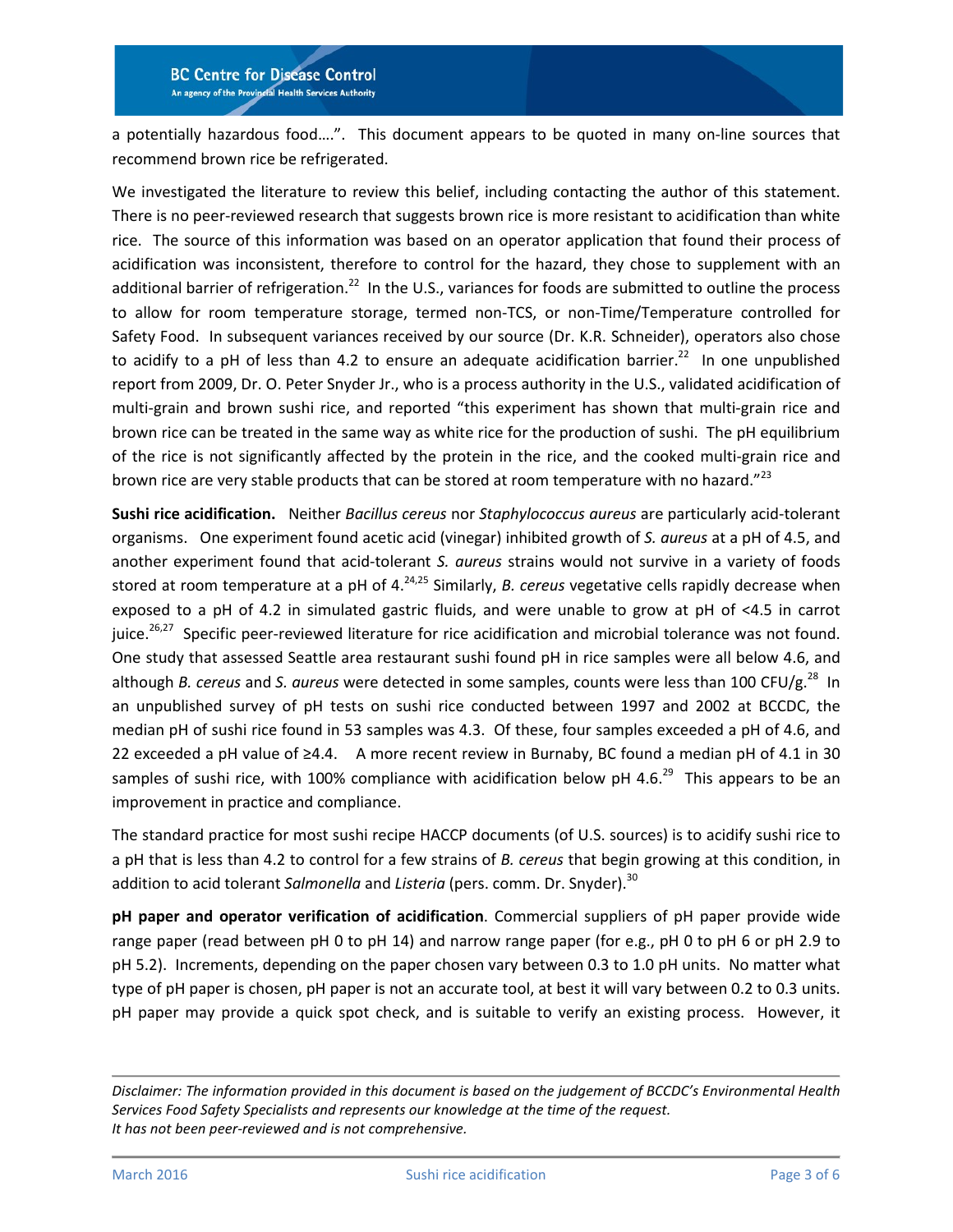should not be relied upon to validate a process or recipe. pH meters with an accuracy of ±0.01 pH units are recommended to validate a sushi rice recipe.

#### **Recommendations from BCCDC:**

As there are many hazards of concern with sushi-based products, and as the most recent survey of BC sushi restaurants suggests that compliance with achieving a sushi rice pH of below 4.2 is achievable, we believe that increasing the hurdle by lowering the pH requirement is supportable. This would also align our approach with U.S. sushi processing and guidance. Based on the above information, BCCDC recommends the following:

- 1. All sushi rice varieties, white rice, brown rice and multi-grain rice may be managed in the same way, as there is no evidence to suggest acid penetration varies between types;
- 2. Acidification of rice should achieve a pH of less than 4.2 to control for hazards to allow for room temperature storage. This represents 4X more acidic conditions. Acidified sushi rice should be made fresh daily (no leftovers).
- 3. All operators should validate their recipe for making sushi rice. This would include providing a result with a method capable of accuracy to 0.01 log units (i.e. with a pH meter). Daily verification of the recipe may be conducted using pH paper.
- 4. BCCDC should review this recommendation with Food Safety managers.
- 5. BCCDC should update the sushi safety note and other educational documentation accordingly.
- 6. We recommend that a BCIT student project could verify the work done in 2009 by Dr. Snyder, and ensure there is no variation between white rice and brown rice. A future project could repeat the survey of sushi rice acidity in restaurants to assess compliance if the recommendation to lower pH requirements is accepted.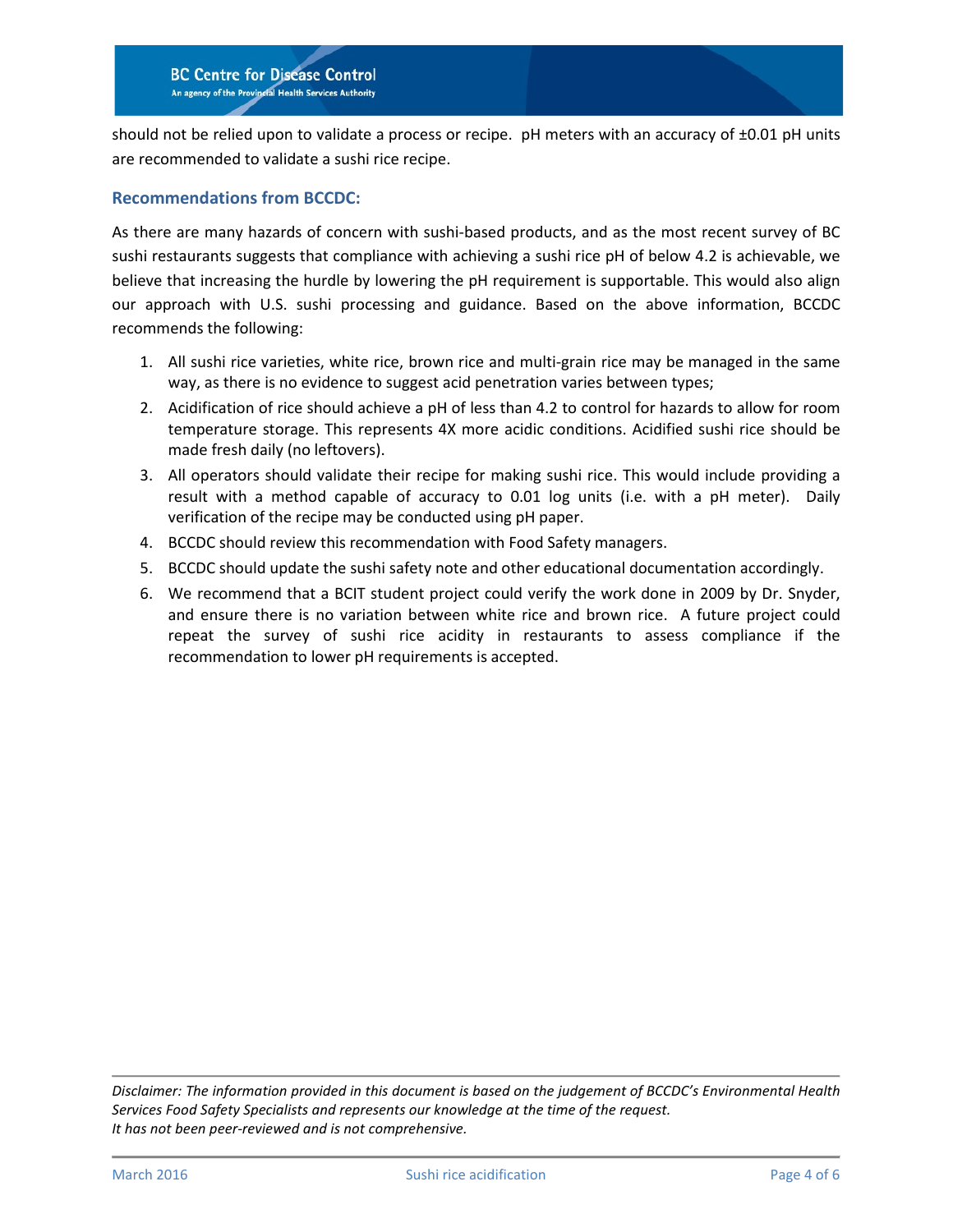#### **References**

- 1. Minnesota Department of Agriculture. Evaluation tool for acidified rice HACCP plans. St. Paul, MN:MDA, 2006; Available from: <http://www.mass.gov/eohhs/docs/dph/environmental/foodsafety/retail/evaluation-tool-rice.pdf.>
- 2. South Carolina Department of Health and Environmental Control. Retail food establishments: sushi rice guidelines. Columbia, SC: DHEC, 2015; Available from: [https://www.scdhec.gov/library/CR-011393.pdf.](https://www.scdhec.gov/library/CR-011393.pdf)
- 3. Southern Nevada Health District. Is your sushi rice safe to eat? SNHD: Las Vegas, NV, 2013; Available from: [http://www.southernnevadahealthdistrict.org/download/eh/food-regs-append](http://www.southernnevadahealthdistrict.org/download/eh/food-regs-append-d.pdf)[d.pdf.](http://www.southernnevadahealthdistrict.org/download/eh/food-regs-append-d.pdf)
- <span id="page-4-0"></span>4. Ceuppens S, Boon N, Uyttendaele M. Diversity of Bacillus cereus group strains is reflected in their broad range of pathogenicity and diverse ecological lifestyles. FEMS Microbiol Ecol. 2013;84(3):433-50.
- <span id="page-4-1"></span>5. Adams M, Moss M. Food microbiology, 2nd ed. Royal Society of Chemistry, Cambridge, 2000.
- <span id="page-4-2"></span>6. Thornley C, Hewitt J, Perumal L, et al. Multiple outbreaks of a novel norovirus GII. 4 linked to an infected post-symptomatic food handler. Epidemiol Infect. 2013;141(08):1585-97.
- <span id="page-4-3"></span>7. Jain S, Chen L, Dechet A, et al. An outbreak of enterotoxigenic Escherichia coli associated with sushi restaurants in Nevada, 2004. Clin infect dis. 2008;47(1):1-7.
- <span id="page-4-4"></span>8. Tominaga A, Kanda T, Akiike T, et al. Hepatitis A outbreak associated with a revolving sushi bar in Chiba, Japan: Application of molecular epidemiology. Hepatol Res. 2012 Aug;42(8):828-34.
- <span id="page-4-5"></span>9. Hoffmann M, Luo Y, Monday SR, et al. Tracing origins of the Salmonella Bareilly strain causing a food-borne outbreak in the United States. J Infect Dis. 2016 Feb 15, 2016;213(4):502-8.
- <span id="page-4-6"></span>10. Centers for Disease Control and Prevention. Multistate outbreak of Salmonella Bareilly and Salmonella Nchanga infections associated with a raw scraped ground tuna product (final update). Atlanta, GA: U.S. Department of Health & Human Services,; 2012 [updated 2012 Jul 26; cited 2016 Feb 18]; Available from[: http://www.cdc.gov/salmonella/bareilly-04-12/.](http://www.cdc.gov/salmonella/bareilly-04-12/)
- <span id="page-4-7"></span>11. Barralet J, Stafford R, Towner C, et al. Outbreak of Salmonella Singapore associated with eating sushi. Commun Dis Intell Q Rep. 2004;28(4):527-8.
- <span id="page-4-8"></span>12. Labbé R, Rahmati T. Growth of enterotoxigenic *Bacillus cereus* on salmon (*Oncorhynchus nerka*). J Food Prot. 2012;75(6):1153-6.
- 13. Tan Y, Haresh KK, Chai LC, et al. Prevalence of Campylobacter spp. in retailed ready-to-eat sushi. Int Food Res J. 2008;15(3):331-6.
- 14. Rahmati T, Labbe R. Levels and toxigenicity of *Bacillus cereus* and *Clostridium perfringens* from retail seafood. J Food Prot. 2008;71:1178-85.
- <span id="page-4-9"></span>15. Nichols GL, Little CL, Mithani V, et al. The microbiological quality of cooked rice from restaurants and take-away premises in the United Kingdom. J Food Prot. 1999;62(8):877-82.